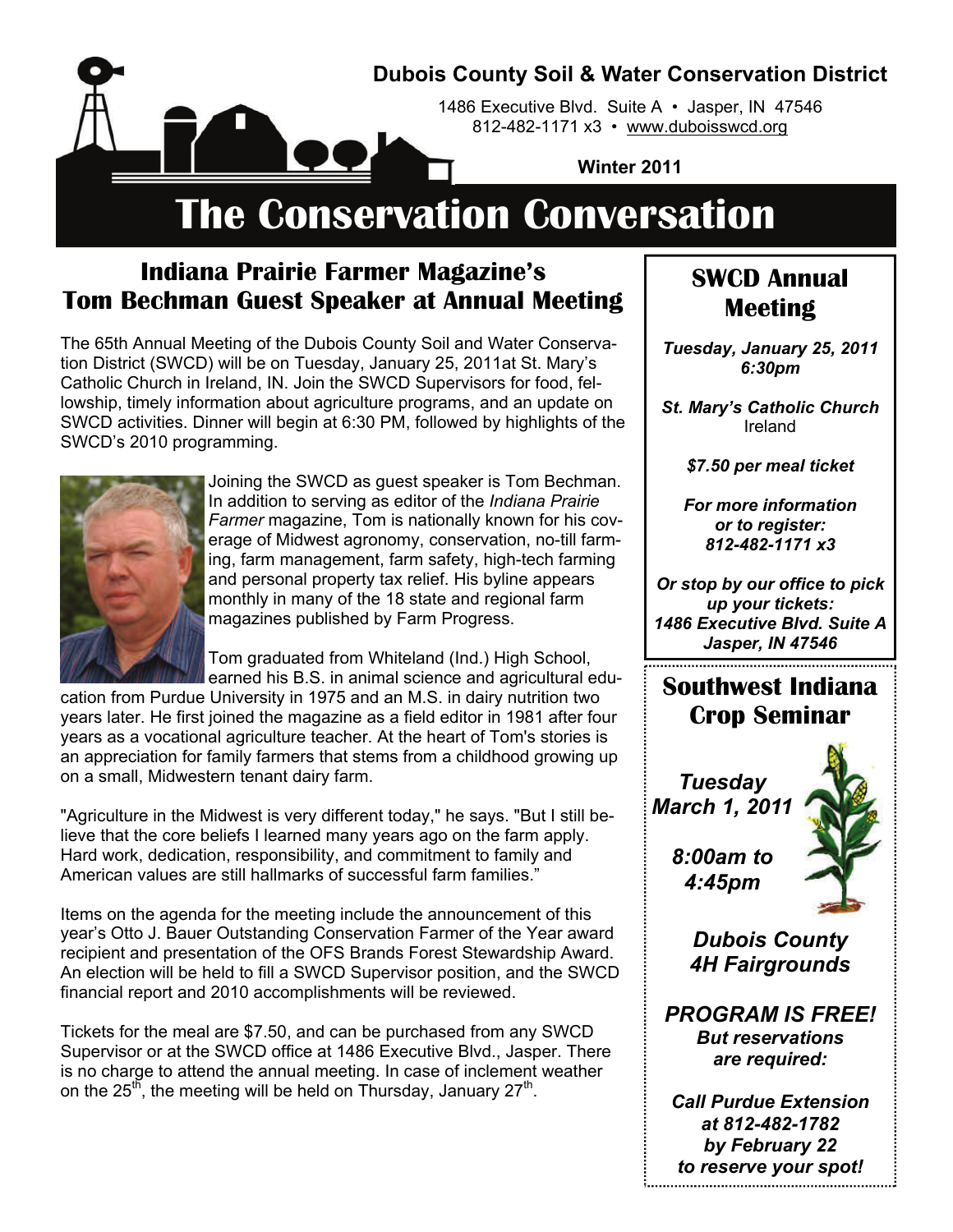# **Great Plains 10' No-till Drill Available For Rent**



Need to rent a drill to plant your soybeans, wheat and native or warm season grasses this year?

If you've never no-tilled before, why not give it a try?!?

*Call the SWCD at 812-482-1171, extension 3 to schedule your time to rent the drill.* 

# **Other Conservation Items Available**

#### **Tile Flags**

Flags on 36" wire staff can be used to mark underground power: lines or surveying jobs. \$7.00/ bundle of 100; various colors.

#### **Blanket Staplers**

Installing erosion control blankets? This stapler makes completing the job easy! The plunger simply pushes the cartridge staples into the ground. \$20/day. Boxes of 1,000 staples costs \$80.

#### **Spinning Jenny**

Use to install high-tensile wire fences. Load with wire and set on the ground. Walk away pulling the end of the wire and it will spin, preventing your wire from tangling. Slow down gradually before stopping to prevent over-spinning and tangling. Can also be used to rewind wire in the field. No rental fee.

*Contact us for more details about any of these!* 

# **Southern Indiana Grazing Conference**



**February 3, 2011** 

**7am - 4pm** 

**Simon J. Graber Building Montgomery, IN** 

Late Registration \$35 (by Feb 2) Last Minute Registration \$40 (after Feb 2)

Topics Include:

- Moving from production to profit
	- Finish beef cattle on grass
- Grass based beef cattle finishing
	- Marketing grass fed beef

Featured Speakers: Kit Pharo, Steve Wallace and Seven Sons Cattle Company

For more information or to register, contact the Daviess County SWCD at 812-254-4780 x3

# **Category 14 Fertilizer/Manure Applicator Exams**



**March 22, 2011 4pm - 7pm** 

**Dubois County 4H Fairgrounds Office Bretzville, IN** 

To order study materials, contact Purdue Extension at 812-482-1782

For more information, visit: www.isco.purdue.edu *(click on "Fertilizer Applicator Certification Rule")* 

**Page 2**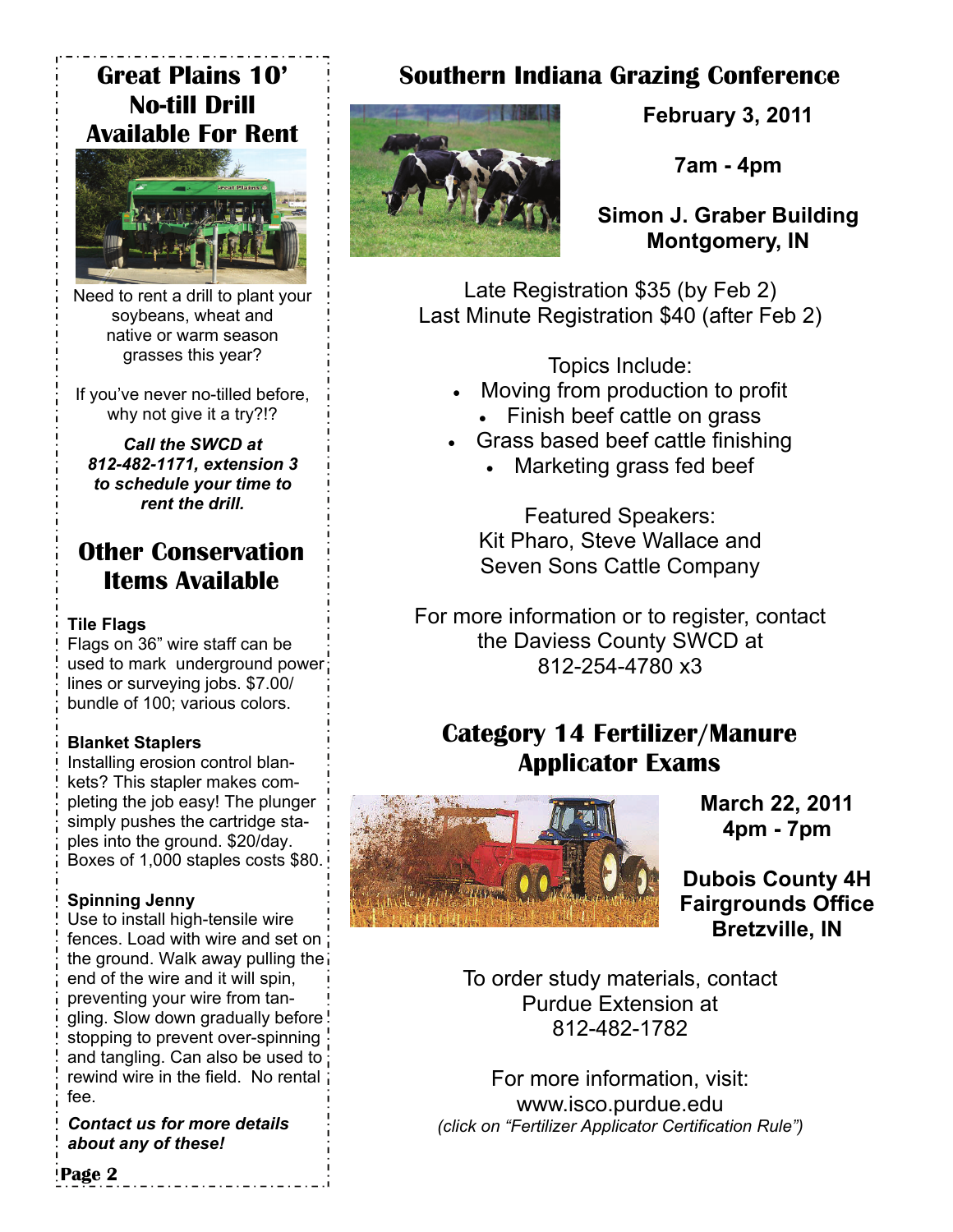# **Purdue Program Sends Farm Managers Back to School**

School will be in session for farmers wanting to better educate themselves on sound business management practices during Purdue Management Academy: Target 2015. The new program takes place February 17 and 24 and March 3 at several locations across Indiana. It is sponsored by Purdue University Extension and the North Central Risk Management Education Center.

Producers of family-owned, multigenerational agricultural operations are the intended audience, said Kelly Heckaman, educator, Purdue Extension Kosciusko County, and the program coordinator. "We are going to provide tools, resources and a network for producers to create a strategic business management program targeting 2015," Heckaman said. "A Purdue Extension survey in 2008 found that our producers are requesting more information on product and enterprise diversification strategies, marketing plans and strategies, business and strategic planning, employee management and transition, and estate planning."



Session titles and topics include:

\* Feb. 17, "Strategic Business Planning & Human Resources" - Positioning the farm business, mission and vision statements, goal setting and measurement, business plan development, and standard operating procedures, personality assessments and why every farm needs a public relations plan.

\* Feb. 24, "Gathering and Utilizing Financial Information & Marketing" - Measuring profitability, managing debt, using management accounting to link financial performance analysis, benchmarks and trends in financial information, standard operating procedures and developing a marketing plan.

\* March 4, "Human Resources & Risk Management" - Enhancing work force productivity and job satisfaction, communicating with family members, communicating with stakeholders, how to train the next general manager and managing the farm in turbulent times.

Sessions will be conducted by a combination of Internet protocol (IP) video broadcasts and live speakers at workshop locations. Keynote speakers appearing by IP video include Purdue agricultural economists Corinne Alexander, Mike Boehlje and Allan Gray; Robert Milligan of Dairy Strategies LLC; and Dick Wittman of Wittman Consulting. Other presentations will be made by local Purdue Extension educators and agricultural professionals.

Program times will be the same all three days. The sites in our area hosting the program from 9:30 a.m. to 4 p.m. EST include:

**Knox County** - 4367 N. Purdue Road, Vincennes

**Vanderburgh County** - Southern Indiana Career & Technical Center. Lynch Ro., Evansville

Registration is \$120 per person and includes program materials and meals. Registration for additional members from the same farm operation or family is \$75. A \$25 late charge will be assessed for registrations after the February 9 deadline.

A program brochure with additional information and registration form is available online at www.extension.purdue.edu/Kosciusko/ANR.htm

Further details also are available by contacting Kelly Heckaman by phone at 574-372-2340 or by email at kheckaman@purdue.edu